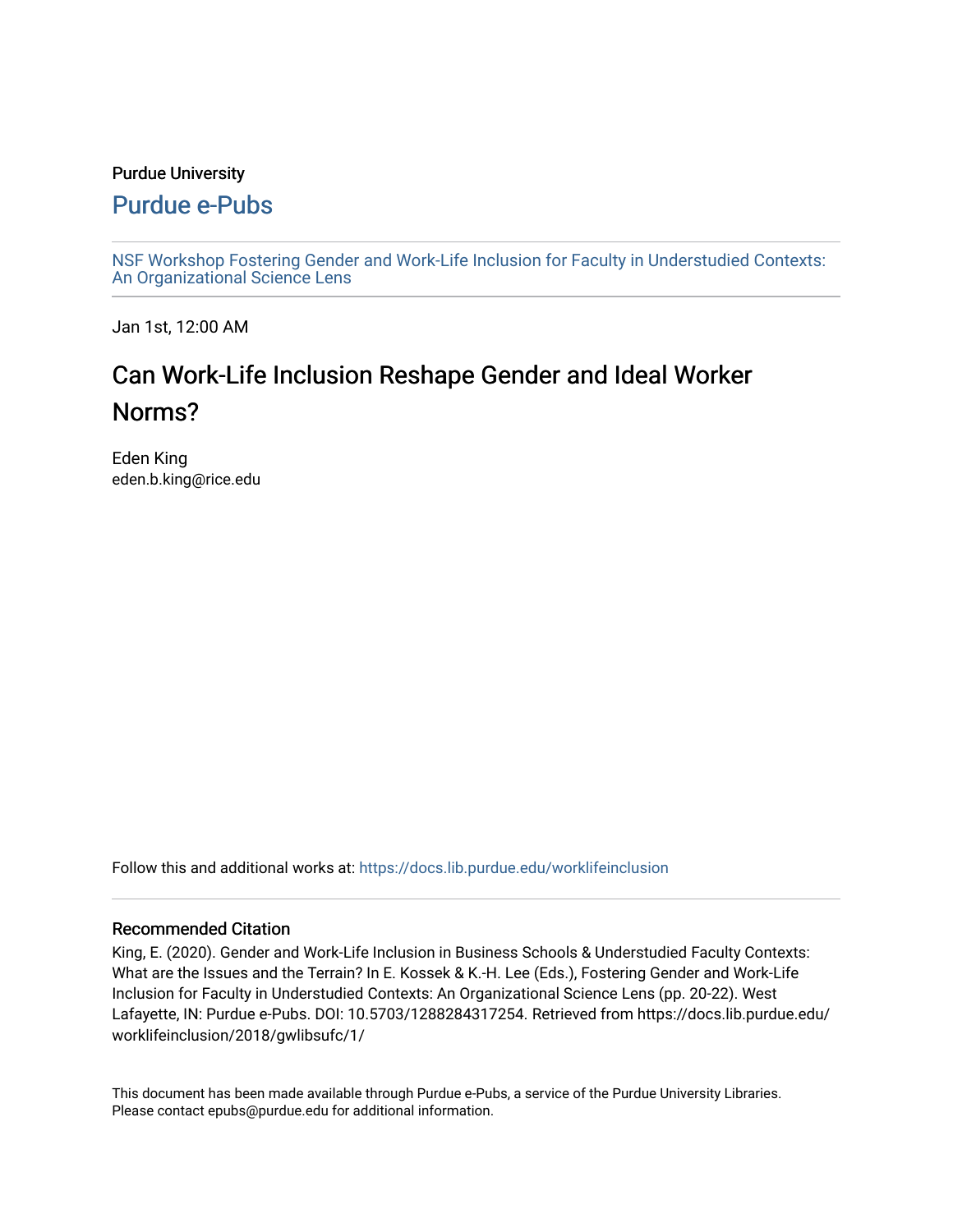## **Can Work-Life Inclusion Reshape Gender and Ideal Worker Norms?**  Eden King Rice University

 against a glass ceiling, many working mothers never get near it. What stops them is the maternal wall." Citing sociological survey data on the gap in pay and promotions between mothers and women without children, as well as psychological experimental data on perceptions of mothers, Williams argued that maternity renders women incompetent, inflexible, In her exploration of the underrepresentation of women in the upper echelons of organizations, Joan Williams (2004) determined that, "While some women stand nose pressed and uncommitted to work. Characterizations of mothers who "lean out", "opt out" or "take the mommy track" that appear in popular culture reinforce these stereotypes.

 variety of factors that push and pull women into and out of work and family spheres (e.g., Kossek, Su, & Wu, 2017), the underlying role incongruities persist: the biological and social role options for achieving gender equality: change gender roles or change ideal worker roles. Neither course would be simple, easy, or straightforward, but—there's hope!—work-life Although gender scholars have problematized these perspectives and articulate a of motherhood is inconsistent with the ideal worker role. This state of affairs leaves two primary inclusion could serve both purposes.

 Imagine a business school or psychology department where faculty meetings and events are held during regular work hours. Imagine a dean who refrains from sending (or expecting) emails over weekends. Genuine encouragement of vacations and away messages. Social events that are designed for families. Visible examples of co-parenting. Celebration of non-work accomplishments like winning a bridge tournament or running a marathon. A male department chair who takes a semester off to care for a new baby. Breastfeeding during presentations. These imagined examples of inclusive work-life policies and practices may seem like an ethereal panacea, but what if they were realized? Might assumptions of women's workplace and men's caregiving incompetence change?

 The normative expectations that underlie gender and work roles and have persisted for breadwinners, and workers should work around the clock for their employers are resistant to at least a century are stubborn; beliefs that women should be homemakers, men should be change. To break through this resistance, the norms about what it means to be a good mom, dad, and/or worker must drastically shift. "Successful" motherhood can't just be represented by vacuuming, baking cookies, and schlepping children to after school activities, it must also or

1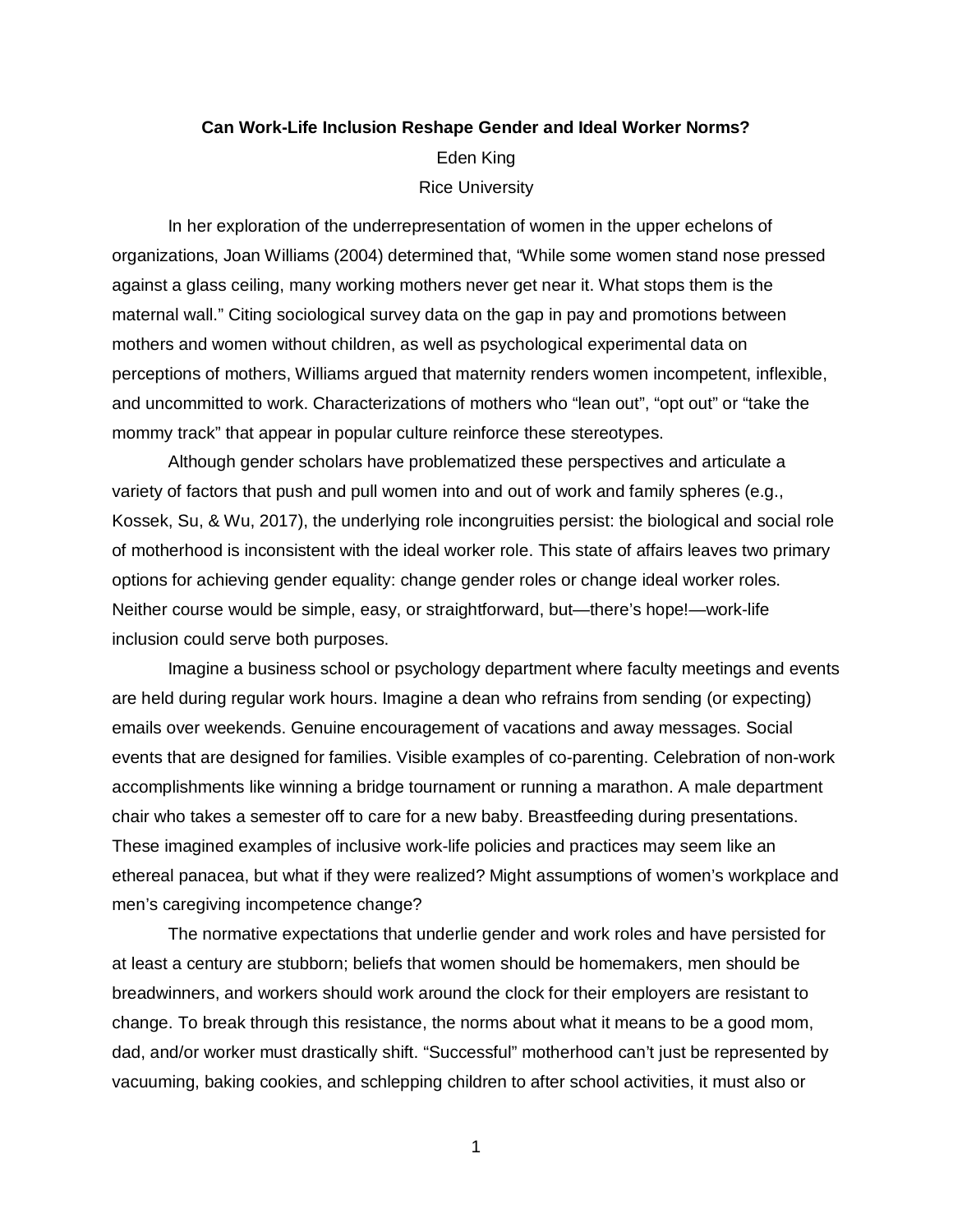instead be represented by engaging in meaningful work and supporting families financially. "Successful" fatherhood can't be equated with depositing a paycheck and taking off the boots or tie when they get home after the kids are asleep. Instead, fathers should be rewarded for engaging fully in their families. And "success" at work can't depend on being tied to the whims of leaders and smart phones 24-7, but rather on the quality of work one produces.

 signal a lack of competence (Hebl, King, Glick, & Singletary, 2007), that new moms hear they can't take the leave or get the promotion they were promised (Botsford Morgan & King, 2012; Jones, King, Gilrane, McCausland, Cortina & Grimm, 2016), that breastfeeding moms learn that "breast is best" for their babies but that kind of thing shouldn't happen at work (Markell & King, not just the formal policies and practices (e.g., parental leave, flexible work practices) but also situation because they confirm that it is not enough just to change a policy or start a new program. Work-life inclusion may in fact be less about the policies and more about interpersonal My own interest and program of research has explored the subtle messages that women receive about their gender and work roles. These messages—which begin before women even become pregnant and infect women's careers—are generated from and serve to perpetuate social norms. My colleagues and I have found that pregnant women encounter messages that 2018), and that they simply aren't good enough moms or workers (King, 2008). It is, therefore, largely the interpersonal experiences that seep into women's daily lives and shape their thoughts, feelings, and behavior. These kinds of evidence and logic further complicate the experiences that are shaped by societal and organizational norms.

 So perhaps the starting point of change is to change these norms. If a department chair with small, yet significant changes in the daily patterns of academic life. And, ultimately, these changes may indelibly alter gender and work role expectations and enable gender equality. or dean altered seemingly minor decisions (e.g., withholding emails on the weekend) or subtle encounters (e.g., inviting children to social events), faculty may hear and respond to an entirely different set of messages. The ethereal panacea of work-life inclusion may in fact be possible

2